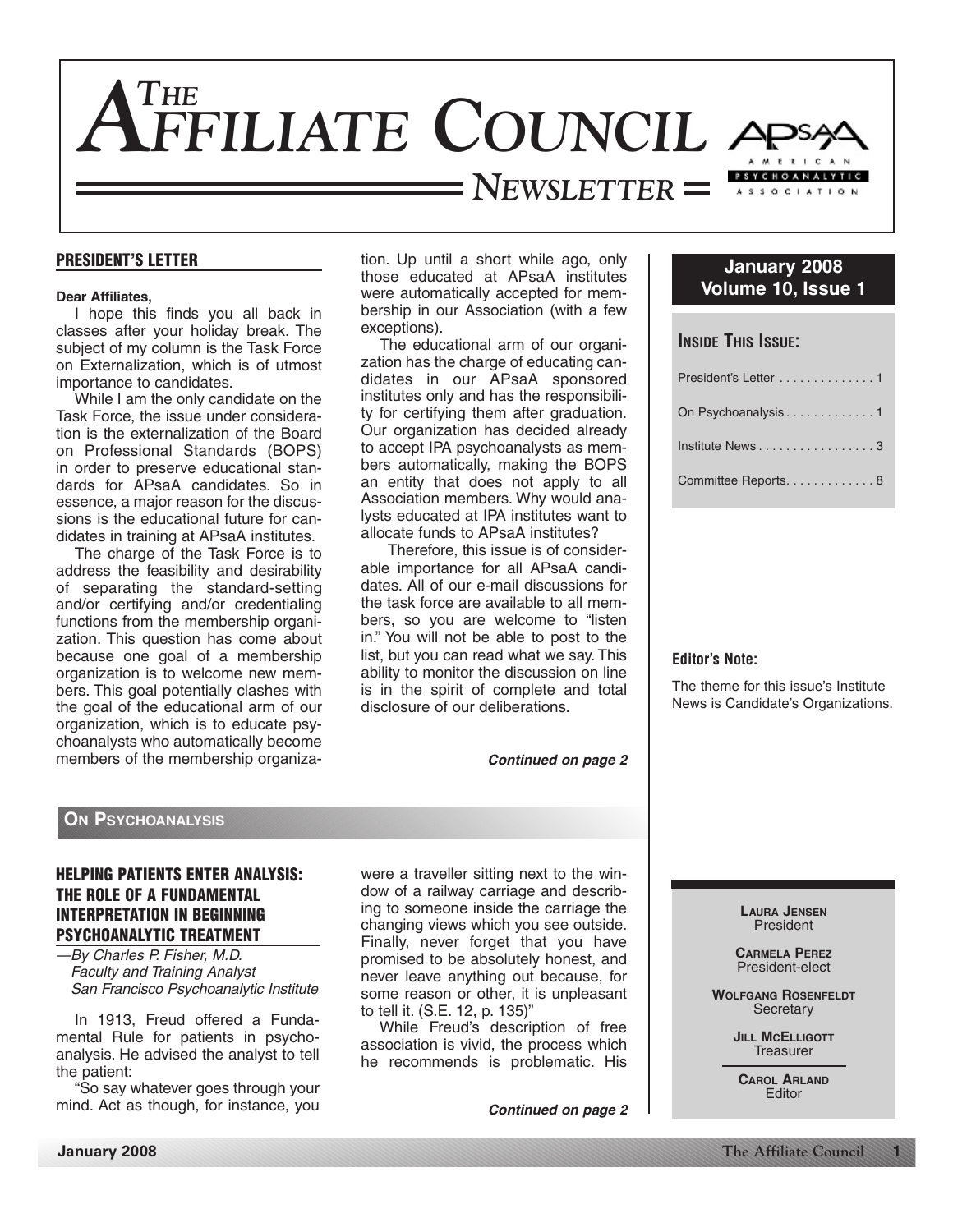And this is one good argument for e-mail discussions. However, I happen to feel that discussions of such import need to be done face-to-face or at least over the telephone so that some long-standing disagreements can be healed. I have doubts that when people sit alone in a room with just a computer, much is lost. After all, we are in the business of discussing difficult issues with people. But let me know what you think. Your opinion matters, especially on an issue such as APsaA education as well as how we communicate within our Association. So call me if you have questions, my number

is 303-777-4627. I look forward to speaking with you on this issue.

Sincere regards,

Laura L. Jensen, Ph.D. President, Affiliate Council

# **ON PSYCHOANALYSIS CONT.**

### *Continued from page 1*

tone is steeped in the language of authority, fitting for the early 20th century physician/psychoanalyst, but not so fitting for the psychoanalyst of today. Our patients generally expect to be treated as equals and as informed consumers of professional care. Those who are unable to feel or express such expectations may present the psychopathology of the masochistic or overly compliant patient—difficulties which must be addressed in order to create a fruitful analytic process. So how can the contemporary psychoanalyst create a psychoanalytic process with a prospective patient?

There is evidence that practice has changed significantly since Freud's time. Some 20 years ago, in an article entitled, "The Fundamental Rule: A Study of Current Usage" (JAPA 35: 47- 76), Joseph Lichtenberg and Floyd Galler reconsidered Freud's rule. Lichtenberg and Galler reported a survey of what was then the current practice of 102 senior psychoanalysts. They conclude, "Our findings confirm an impression of diversity of approaches to the fundamental rule and indicate that what is said and the reasons for it should be given greater attention in analytic education." Discussing reasons for the change in emphasis since Freud's time, they cite "Epstein (1976) [who] suggests that Freud's authoritative stance and the theme of the active, morally superior analyst and the passive patient may have reflected his need to establish standards among young practitioners in a new science where his authority was required as a supportive measure to beginning analysts." [EPSTEIN, G. 1976 A note on a semantic confusion in the fundamental rule of psychoanalysis J. Phila. Assn. Psychoanal. 3:54-57] Despite their finding that analysts had moved away from Freud's authoritative stance, the diversity that Lichtenberg and Galler encountered centered on various ways of providing "initial instructions" for the patient.

My recommendation is that we use the concept of a fundamental interpretation to replace Freud's use of a fundamental rule. The purpose of a fundamental interpretation is to show the patient a bit of what a psychoanalytic process can be like. To offer a fundamental interpretation, the analyst must listen carefully to the patient's presenting problems. These may be conscious concerns of the patient or preconscious, implied issues which can be clarified by the analyst. The analyst simultaneously observes difficulties which the patient encounters in speaking openly and comfortably with the analyst. (I do not mean to suggest that all difficulties in communication are caused by the patient.) Over the course of one or several sessions, the analyst looks for ways that the patient's difficulties in communicating with the analyst reflect underlying concerns that are also reflected in the patient's presenting problems. The analyst then offers a fundamental interpretation, linking a presenting problem, a difficulty in communicating with the analyst, and an underlying issue. When it is possible to offer such an interpretation, the patient has an opportunity to see a direct connection between his or her presenting concerns, and work within the treatment. It is often the case that such an insight brings about a shift in the patient's communication difficulties, leading to a deepening of the treatment relationship.

The interpretation that I've described is fundamental in the sense that it forms the basis of initiating an analytic relationship. Needless to say, such an interpretation near the beginning of treatment is not meant to be comprehensive or fundamental in an etiologic sense. It is usually, but not always, possible to find and articulate such an interpretation within several sessions. In my, admittedly unsystematic, experience, the ability to do so correlates well with the level of functioning of an analytic dyad and with the likelihood of developing a rich analytic process.

The following vignette summarizes the beginning of a treatment in which a fundamental interpretation moved the work forward dramatically. Mr. G., a retired man with considerable financial resources, sought treatment because of chronic depression, a painful sense being without male friends, sexual concerns about his relationship with his wife, and an inability to take pleasure in reading or certain other activities. In initial sessions, he was able to speak very articulately about these complaints, but seemed quite hesitant to engage in an intensive treatment process. He expressed admiration about the perceptiveness of my questions and comments, and I experienced his praise as genuine. Nonetheless, Mr. G. questioned the prospects of my providing him substantial help with his difficulties. I sensed that he was hesitant to tell me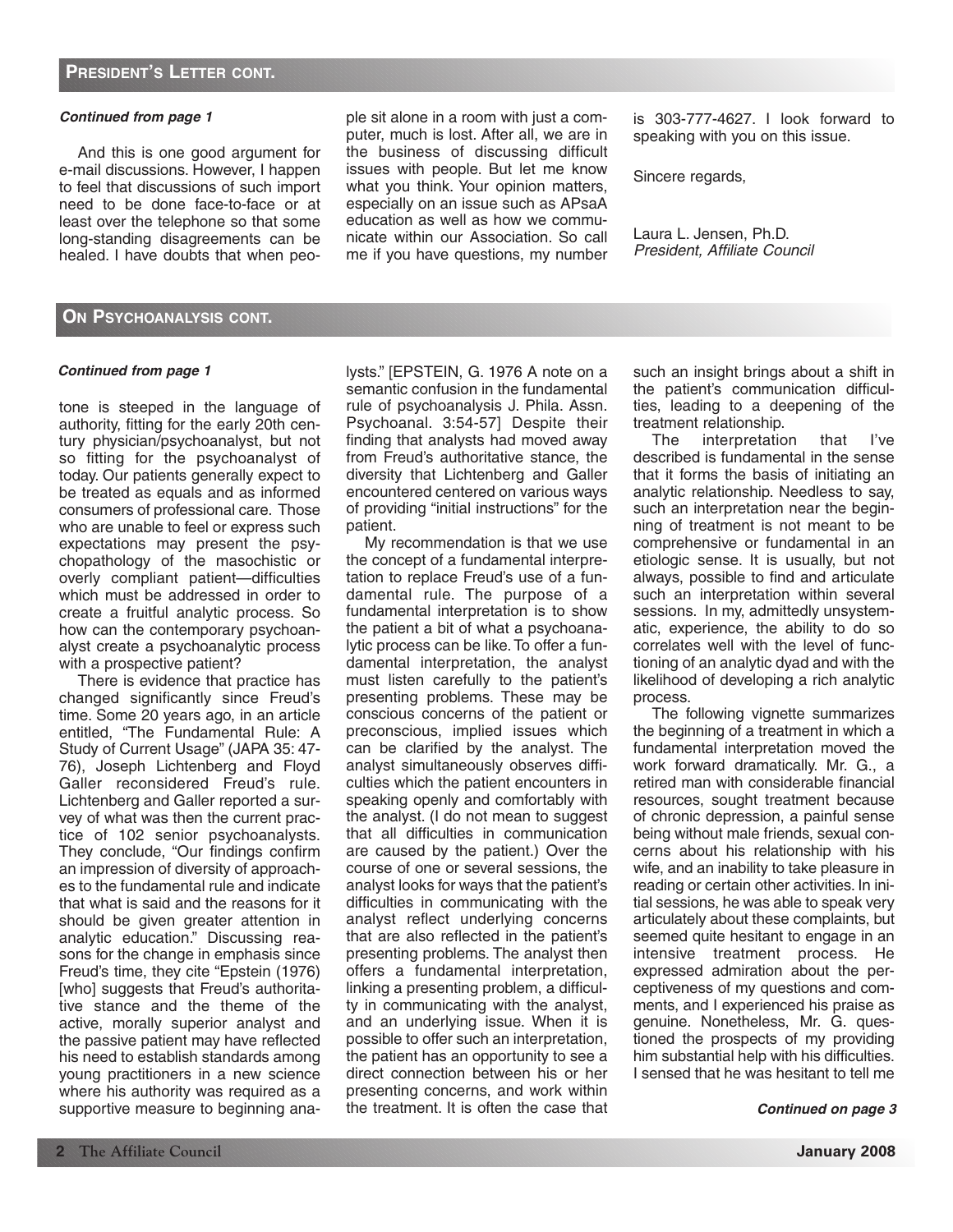in detail about his life outside the areas of difficulty which he described. In particular, it was hard for him to tell me about his financial success, his beautiful and loving wife, and his intellectual accomplishments. I commented that it seemed he could not allow himself to become closer to me because he feared that I would be harmed if I were fully aware of his successes. This comment, in combination with my next remark, constituted a fundamental interpretation in this treatment. Mr. G. responded that he was very afraid of competing with me, lest I feel hurt or angry. I said that similar concerns were probably involved in his difficulty in having male friends. Mr. G. recalled having felt very close to his father. But the price he paid was alienating his older brother, who was shorter, less intellectually gifted, and less favored by his father. Recognizing the connection between his difficulty in speaking freely with me and several of his presenting problems, Mr. G. moved into a more intensive analytic treatment with me. His associations deepened, and we met more frequently. This shift was made possible by the patient's diminished fear of his competitive feelings, as well as by the intellectual insight about his difficulties. I was able to point out that his praise for my abilities was intended to protect us both from his aggressive and competitive feelings. This interpretation was part of the process of working through the earlier fundamental interpretation. Mr. G. began to recognize the pervasiveness in his life of concerns about aggression and competition. As a result, he opened up additional areas of exploration. As we worked together, Mr. G., who was indeed very bright, served up areas of his history in such a way that I could easily make astute connections. Thus, he both enhanced my functioning and offered excessive praise. In order for me to recognize that this pattern was problematic in our communication, I had to confront my own desire to be and to feel as wise Mr. G. made me. I described this interactive pattern to Mr. G., again as part of helping him work through the earlier fundamental interpretation. He became less anxious about competing with me, and more able to offer his own thoughts and insights about his associations, rather than simply setting them up for me. At this point, we were working together in a collaborative analytic process.

I would like to offer several additional comments on my technical recommendation. My point of view is not to downgrade the importance of free association, and certainly not to replace it. By replacing a fundamental rule with a fundamental interpretation, I aim to:

- 1. Show, rather than simply tell the patient, something of what an analytic process is like.
- 2. Work collaboratively with the patient to clarify the patient's presenting problems and to develop an analytic process.
- 3. Privately observe communication difficulties that arise in the treatment dyad.
- 4. Selectively describe these difficulties to the patient.
- 5. Infer areas of conflict within the patient that contribute to these communication difficulties and also to the patient's presenting problems.
- 6. Move flexibly back and forth between focus on the mind of the patient and private mental work on the part of the analyst. This private mental work needs to include self-analysis in order to make sense of one's reactions to the patient and one's own contributions to the process, in order to grasp the nature of communication difficulties which occur.
- 7. Move back and forth between attention to interpersonal relations in the analytic dyad and inference about the patient's internal object relations.
- 8. Promote the patient's freedom of association within an interpersonal frame, and in the context of the patient's internal object relations.
- 9. Promote the analyst's freedom to work analytically by way of items 1–8 above.
- 10.Assess the prospects for fruitful analytic work within a particular analyst/analysand dyad.

To situate my technical recommendation within the realm of theory, I see it as reflecting an integrated view of analysis. It enfolds a topographic view (freedom of association) within an object relations and structural view (conflict about communicating with an other). It acknowledges that internal object relations are played out and reflected within an interpersonal frame constructed by both participants. And it considers general difficulties in communication within a framework of mental conflict.

# **INSTITUTE NEWS**

### **NYUPI**

### —By Ed Dewey, PsyD.

At NYU Medical School Psychoanalytic Institute (NYUPI), our candidate organization, currently lead by Jason Greenberg, Ph.D., has a moderately sized membership. Our organization began several years ago due to growing concern on the part of some candidates that they had no adequate forum to bring up issues regarding training and practice building. Candidates wanted a place to focus their collective concerns and develop an effective voice in the institute at

large. Though our candidate organization represents and works for all candidates in the institute the number of candidates that attend meetings fluctuates. We hold monthly meetings to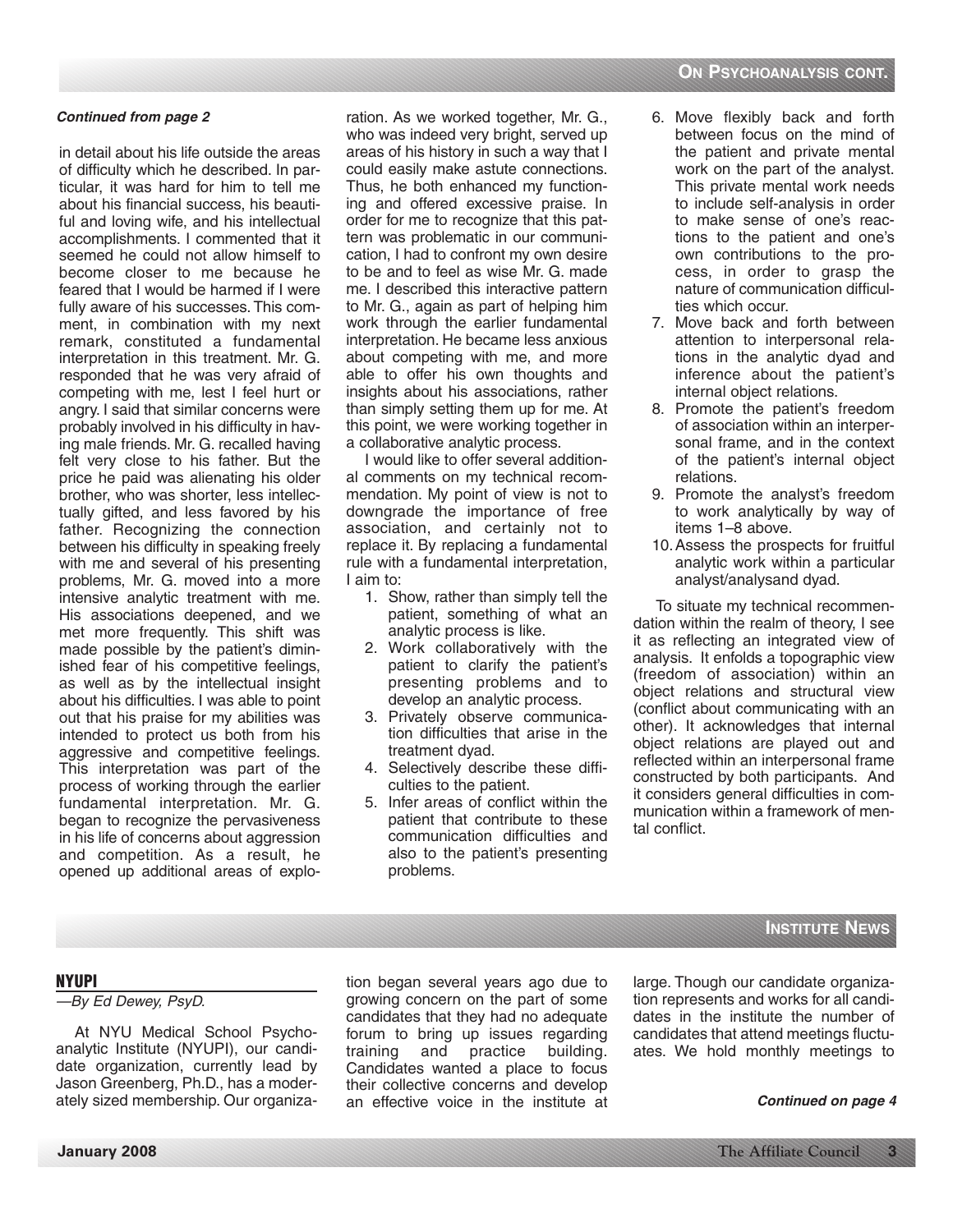discuss ongoing agenda items, which I will describe below, as well as any concerns that may come up amongst the membership from meeting to meeting.

Our organization's focus has broadened somewhat since its inception and has the goal of facilitating relations in three general areas as Dr. Greenberg, our president, has conceived it: inter-candidate relationships, intra-institutional relationships and inter-institutional relationships. With regard to the first, we organize biannual casual social events to bring the classes together the first of which is a welcoming gathering for new candidates. We also offer a mentor from one of the upper classes for incoming candidates who request one.

To facilitate communication between candidates, faculty and administration, we also hold an annual meeting with a representative from the curriculum committee. This meeting gives candidates an opportunity to ask questions and to have the reasoning behind the evolving curriculum explained in an effort to clarify the teaching goals of the institute. It also provides candidates an opportunity to voice concerns about the curriculum and to make suggestions for change that the faculty representative will then report back to the curriculum committee where it can be discussed further. Additionally, if particular training, practice building or other important issues emerge in candidate organization meetings, the organization may arrange for a faculty member to meet with interested candidates to discuss such topics and provide guidance.

The candidate organization is also interested in building inter-institutional relationships though this area is more of a work in progress. We are involved in the International Psychoanalytic Studies Organization (IPSO) and are expecting our first foreign exchange candidate form Greece this year through the IPSO foreign exchange program. Additionally, this winter, we hope to be hosting a German national who is in psychoanalytic training in Germany but is seeking graduate

training in Clinical Psychology in the United States. At the local level, we are discussing ways to bring candidates together from the local institutes both inside and outside of the APA to share ideas and experiences. Several collaborative efforts to create panel discussions and symposia on training and early practice issues have already been begun through other organizations such as The Candidate journal which is separate from the candidate organization. The clear interest candidates form different institutes have shown in the beginning of these events has stimulated the candidate organization to see in what ways it may facilitate these efforts and build on the generals interest candidates have shown for coming together.

# **INTRODUCING THE BERKSHIRE PSYCHOANALYTIC INSTITUTE CANDIDATES ORGANIZATION**

—By Jesse A. Goodman, M.D.

We are pleased to introduce the newly formed Berkshire Psychoanalytic Institute Candidates Organization formed by candidates of the Berkshire Psychoanalytic Institute in Stockbridge, Massachusetts. We discovered our need to form a candidate organization after Ellen Rowntree, M.D. invited the candidates to her home for a lunch with Carmela Perez, Ph.D., who spoke of her own experiences in a candidate organization at NYU Psychoanalytic Institute. As a result, we saw how a candidate organization would provide a formal structure through which we could communicate with the Berkshire Psychoanalytic Institute, with other candidates within our institute and with other candidates in the American Psychoanalytic Association. We also aim to create structures for recruiting and orienting new candidates, develop a referral system, and organize social events.

We elected Lyn Yonack, MSW, President and Liaison to the Institute, Anne Rocheleau, Ph.D. Representative to the Board of Directors of the BPI, myself the Delegate to the Affiliate Council, and Michael Groat,

Ph.D., Alternate Delegate to the Affiliate Council. We are currently working to create bylaws, and to negotiate how we communicate with the Berkshire Psychoanalytic Institute. We are working to join various institute committees and trying to spread the work among us, since with such a small institute, a few of us can serve numerous roles.

The Berkshire Psychoanalytic Institute was formed in 2001. It is a New Training Facility, sponsored by a team from the Committee of New Training Facilities. At the present time, the Berkshire Psychoanalytic Institute is relatively small, with eight candidates, one psychoanalytic scholar and about 20 faculty, including 11 training analysts. We have two classes, which commenced in 2004 and 2006. The candidates live and work in the Berkshires, Albany, and Connecticut. The faculty is diverse, having trained at many different institutes. Some live in the Berkshires and Connecticut, and others live in Boston or New York and summer and weekend in this area.

# **MICHIGAN PSYCHOANALYTIC INSTITUTE**

### —By Susan L. Flinders, Ph.D.

Today in Michigan we saw our first seasonal snowflakes gently glide lazily to the brown earth, leaving me with jubilant anticipation for the wondrous white blankets that will soon surround us. This is the type of feeling I have for the candidate year that has just begun. I am especially joyous as I begin my fourth and final year of classes. The Candidate Organization kick-started social gatherings with a potluck luncheon for candidates and families at a local recreational area with water sports, biking and other outdoor activities aplenty. An excellent time was had by all. This was planned by outgoing Co-Presidents Lynn Kuttnauer, Ph. D. and Bernadette Kovach, Ph. D. and incoming Co-Presidents Suzanne Thomas, M.S.W.and Bob Zoltowski, D.O.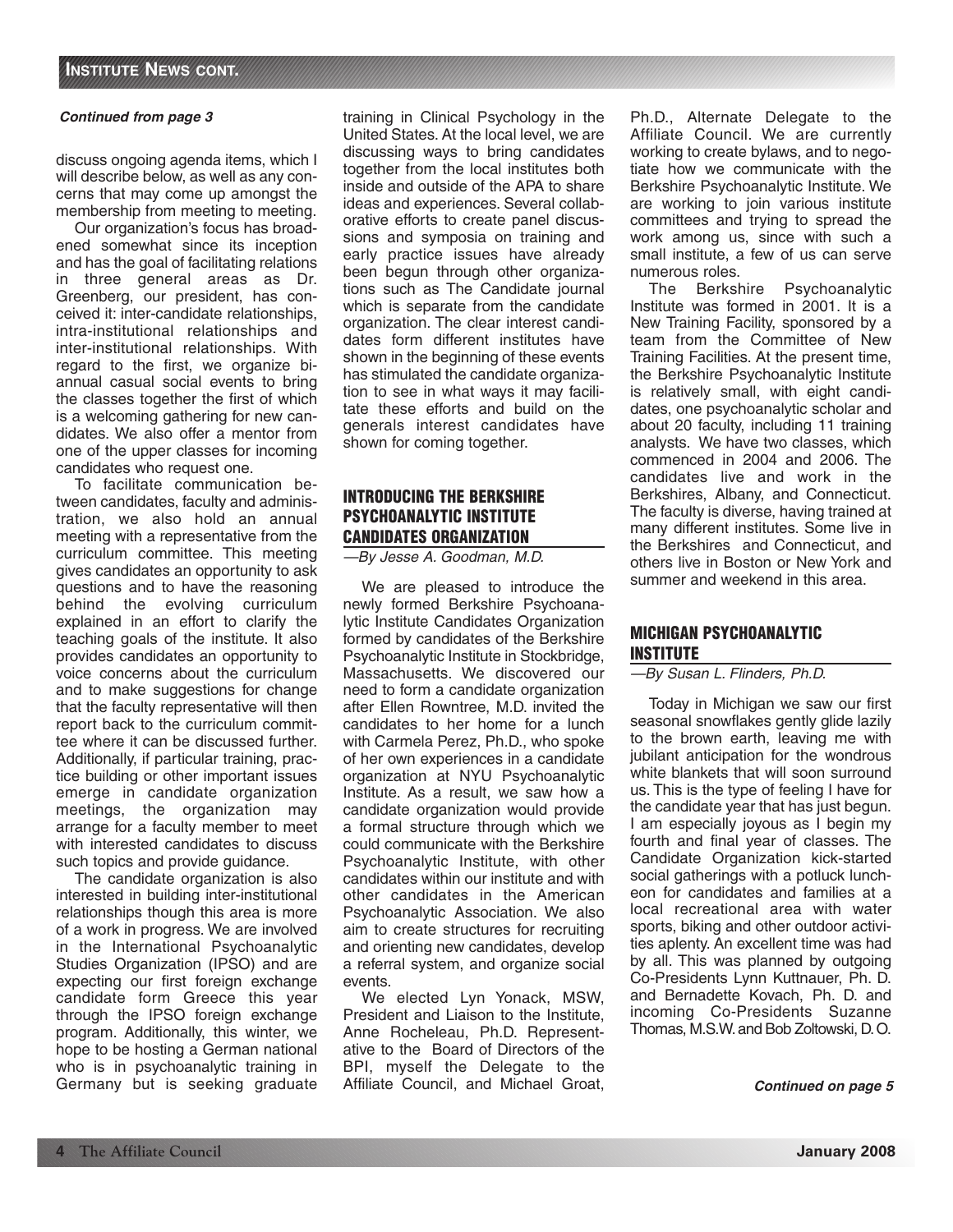The year has opened with two scientific meetings that left minds churning over the wealth of ideas and feelings stimulated by the presentations and discussions. The first presentation was by Dale Boesky, M. D. and dealt with the concept of "contextualization" related to the analytic hour and was discussed by Michael Shulman, Ph. D. This talk was intellectually invigorating. The second presentation centered on the topic on how seasoned analysts' techniques and theories have been influenced by their work with patients. The presenters were, Marvin Margolis, M. D., Ph. D., Melvin Bornstein, M. D. and Evangeline Spindler, M. D. with discussant Michael Singer, Ph. D. This scientific meeting was especially emotionally moving. Supervision policy, as a potential Candidate concern, has been a recent topic of discussion as related to possibly having mandatory supervision prior to first cases and how there might be some guidance in this area. No decision has been reached at this point.

I don't know how the Candidates' organization was formed in Michigan, but I will tell what I do know. It is a relatively independent organization in that the frequency of meetings, types of officers, activities and dues etc. are determined by the group itself. For example, the candidates have decided to have Co-Officers in some positions to lessen the burden put on those in some positions. The dues are currently \$100.00 per year and candidates generally use this money as they decide except that it is usually expected that the organization contribute to the amount paid toward some events like the Visiting Professor Program. We discuss in the group meetings and by group E-mail candidate concerns and may bring Institute Officers into meetings as needed to join in the discussions and to enhance communication between the Institute Authorities and the Candidates. The Presidents or Co-Presidents of the Candidates' Organization will often bring the Candidate concerns to the attention of the Institute President for more formal

**Continued from page 4 input** and discussion. Overall, it Jaffe's speaking to the Education appears that the Candidate organization is highly respected and operates as a Candidate interface with the rest of the Institute's Groups. Over time, from my knowledge and reports by upper classpersons, Michigan's Candidate's Organization has brought significant input to particularly the training portion of the Institute. In sum, Michigan's candidates continue to flourish in an atmosphere of intellectual and emotional rigor with an ever mindful eye to continual growth and evolvement by the caring members of the Institute as a whole.

# **THE NEW YORK PSYCHOANALYTIC INSTITUTE**

—By Hilli Dagony-Clark, PsyD.

Our Candidates' Organization was most recently formed by then candidate Susan Jaffe, MD, in the Fall of 2005 as a way to help candidates from different classes get to know one another and address training-related issues. Our Dean of Education, Philip Herschenfeld, MD, was instrumental in encouraging the existence of this organization and suggested that Dr. Jaffe send a poll to establish whether candidates were interested in participating in an organization that represents them. Since then, several meetings a year have taken place and have served as a comfortable place for candidates from different classes to interact, exchange ideas, and discuss about difficulties related to training, such as progression or problems in classes or supervision. These meetings have taken place in the evenings at the Institute and have sometimes been accompanied by pizza and wine.

The Candidates' Organization has been instrumental in implementing beneficial changes affecting candidates' training and professional lives. For instance, the Mentorship Program has paired first year with third or fourth year candidates to assist their transition to the Institute and informally address concerns about training. Additionally, difficulty obtaining the readings for classes resulted in Dr.

Committee and requesting that a better system be established, which has since then taken place. The Candidates' Organization, along with the Program Committee, has also helped sponsor a candidate-focused presentation addressing diagnostic, research and treatment issues, and independently sponsored a Media-Training Seminar with Gail Saltz, MD. The Candidates' Organization has furthermore encouraged candidates' participation in relevant events, such as the Winter and Spring APsaA meetings, Practice-Building seminars with our dean, and our annual pot-luck holiday parties. Finally, although underutilized, a list-serve has been set up so that candidates may exchange ideas, send one another referrals, and recognize accomplishments such as publications or awards.

Analytic training is an exciting albeit daunting task. Many candidates must readjust to a newly assigned student status after years of forming a professional identity where they are leaders and trainers in their fields.The coupling of regression fostered through one's analysis, along with the new academic and professional requirements that are assessed in classes, supervision, and with one's analysands, is demanding. This is why the formation of a candidate's organization, which can help people find support, build alliances, and establish a professional identity, is crucial to the professional development of budding psychoanalysts.

# **THE BALTIMORE-WASHINGTON CENTER FOR PSYCHOANALYSIS**

—By Joy Kassett, Ph.D., President, Candidates' Organization

The Baltimore-Washington Center for Psychoanalysis has a strong Candidates' Organization. It has been in existence for many years now and it serves as an important liasion between the Faculty/Institute and the Candidates in Training. Candidates are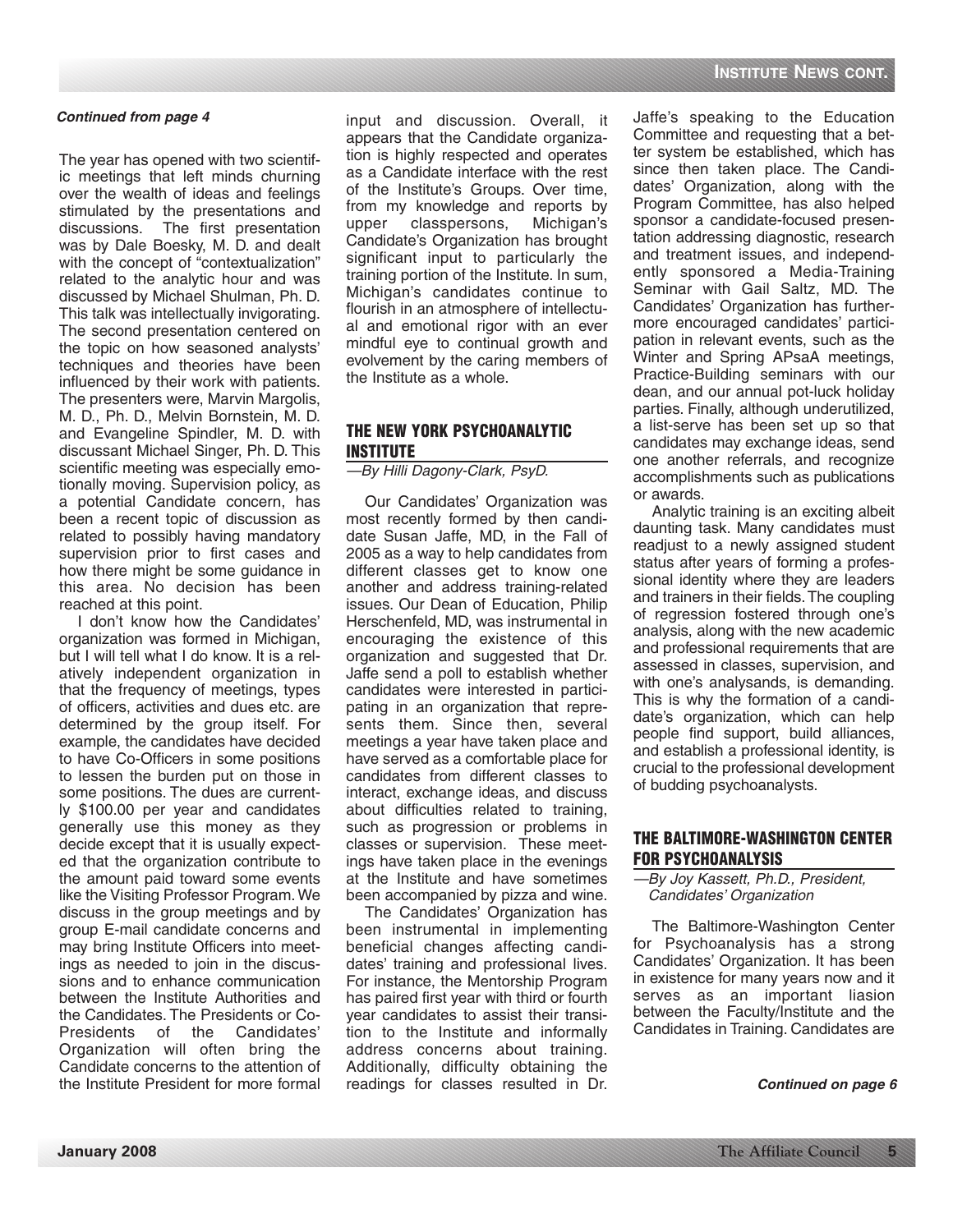involved in almost every aspect of the functioning of the Center, sitting on many of the established Committees. For example, I sit on the Curriculum Committee that meets 4 or 5 times per year. Candidates are very active in fostering relationships with other Institutes in the Baltimore-Washington area. For example, each year the Joint Institutes Candidates' Committee (JICC) holds a conference whereby a Candidate presents a case and a member from all the Institutes in the surrounding area discuss the case in panel format. It is one of the most well attended seminars the Baltimore-Washington Institute has to offer. The Center also has a newsletter and the Candidates write columns in this publication as well. The Candidates' Organization meets bi-monthly to discuss various personal concerns as well as concerns at the Institute level.

### **OREGON PSYCHOANALYTIC INSTITUTE**

—By Nancy C. Winters, M.D.

Somewhere in the middle of our first year of candidacy ('06–'07) the OPI candidate group was encouraged to breathe new life into a candidate's organization that had done its best to get off the ground a few years ago. As a new institute with provisional status, developing a viable candidate's organization is one of the many activities necessary to create a stable psychoanalytic training environment. Yet, it isn't really something the faculty can make happen and has to be led by some of us who are still untangling the mysteries of analytic candidacy. In this vein, we started meeting last year with a nod of support from the OPI Director and began to discuss our mission, structure, and challenges. We hoped to learn from other candidates' organizations how they were structured and set about to acquire copies of bylaws to look at. We spent several meetings discussing how a candidates' organization might meet our needs. It was immediately apparent that those earlier in their training had the most interest in case finding, and therefore we discussed the possibility of developing an affordable fee referral program. We discussed appropriate venues to place group advertisements. Those later in their training had more interest in having meaningful input to educational decision-making. The summer intervened in our developmental process, and the new candidates' organization is awaiting a further infusion of agenda and possible meeting times, which will be enhanced by wine and good cheer; most likely this will happen after the holidays. This year we have a sample of bylaws in hand to review and a better idea of what we might want from a candidates' organization.

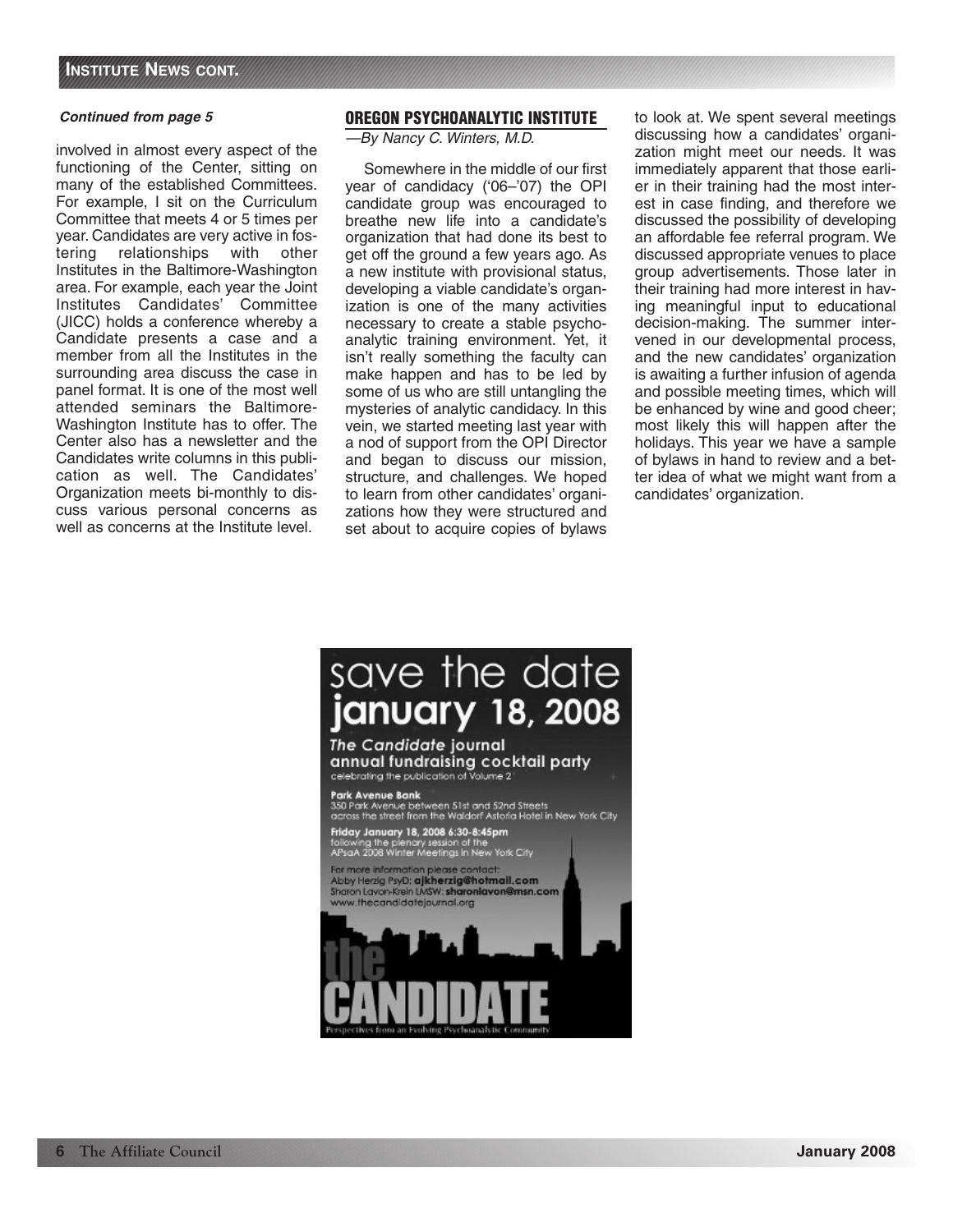# **AFFILIATE COUNCIL PROGRAMS IN NEW YORK**

# —By Beverly H. Betz, MSW, MEd

The Winter 2008 Meeting in New York will feature two exciting programs tailored to the interests and experiences of candidate analysts. The Affiliates Forum, titled "Developing an Analytic Practice: A Perspective on Experiencing a Consultation and Beginning Trial of Analysis," will feature prolific writer and analyst Arnold Rothstein, M.D. who will discuss his approach to cultivating a lively analytic practice. Dr. Rothstein argues that although authorative analytic pedagogy has propagated the illusion that prospective analysands can be evaluated in a vis-à-vis consultation and that good cases can be selected, this is in fact a myth. He will discuss an alternative model, the trusting model, for doing a consultation which emphasizes and the importance of match as important factors influencing the outcome of a trial analysis. He will illustrate using clinical material from colleagues' practices and will then welcome group discussion. The Forum takes place on Thursday, January 17th, from 2:00–4:30.

A second program, the Candidate to Candidate Discussion Group, features Michael Krass, Ph.D., who will read his paper describing a control case in which the issue of insurance money had a variety of meanings. Titled "Fear and Loathing on the Couch: the Intersection of Managed Care and Masochism in Psychoanalysis," Dr. Krass describes technical, theoretical and dynamic issues around the analysand obtaining authorization and money form the managed care third party. Following the paper, there will be a candid group discussion in which candidates are encouraged to share their own experiences concerning payment, fees, and any other issue related to psychoanalytic training. This discussion group takes place on Thursday, January 17th, from 4:45–7:15.

### **IPSO REPORT**

—By Kate Schecter, IPSO North America Vice President

As I write this report, IPSO is about to hold its annual Discussion Group on the Wednesday afternoon of APsaA's Winter 2008 Meeting, with Barbara Strack von Schijndel-Garofoli from Amsterdam presenting her paper "My Screaming Body," and with discussions by advanced candidates Gabriela Pszczol (Rio de Janeiro), Corinne Meylan (Geneva), and Jason Greenberg (New York). The IPSO DG promises to be a lively cross-cultural exchange, and to stimulate a rich dialogue about our similarities and differences across psychoanalytic cultures. We look forward to seeing everybody there!

In other IPSO news, my colleague Drew Tillotson, IPSO's North America VP-Elect reports that on October 14th the first North American IPSO Conference, "The Impasse: An International Perspective," was convened in San Francisco at the San Francisco Center for Psychoanalysis. "The Impasse" gave attendees an intimate look at moment-to-moment analytic interactions in our most difficult clinical situations. The program was partially supported by the IPA's CAPSA initiative; CAPSA (Committee on Analytic Practice and Scientific Activities) emphasizes the need for inter-regional exchange on clinical issues, and is committed to the development of analytic theory and technique derived directly from the clinical process. IPSO President Robin Deutsch moderated the event, where our international discussants were Drs. Virginia Ungar and Jorge Canestri. Case presenters for the day were Drew Tillotson (Psychoanalytic Institute of Northern California, San<br>Francisco) and Lilia Feinberg Francisco) and Lilia (Psychoanalytic Institute of New England, BOSTON). The conference was attended by candidates from around the country, including Seattle, Chicago, and San Diego, and Drs.

Ungar and Canestri generated a lively discussion. Attendees remarked upon what an enjoyable day it was, and by all accounts this first IPSO North America event was a great success. Of course "The Impasse" will now be a tough act to follow, but we are looking for another U.S. city to step up and host our next North America conference. Please contact me if you are interested; hosting offers a great opportunity to bring international psychoanalysis home, to be involved in our larger professional community, and to meet and dialogue with colleagues from around the U.S. and Canada. As part of this expanding dialogue, IPSO is pleased to welcome four new North America representatives: Deisy Boscan (San Diego), Lilia Feinberg (Boston), Vaia Tsolas (Columbia), and Debbie Zatz (NY Freudian, Washington DC).

Speaking of bringing international psychoanalysis home, the IPSO Visiting Candidate program is up and running, and offers candidates the opportunity to do mini "study-abroad" programs in cities virtually all over the (psychoanalytic) world, with participating institutes in cities like Lisbon, Athens, Rio de Janeiro, and Mexico City. If you're interested in finding out more, Drew Tillotson is the person to contact. His email is cogster@earthlink.net

Finally, I'm happy to tell you that plans are underway for IPSO's next Congress, to be held just prior to the 2009 IPA Congress in Chicago. The theme of the IPA Congress is Psychoanalytic Practice: Convergence and Divergence, with a multitude of offerings focusing directly on clinical practice around the world; as the IPSO representative on the Congress Planning Committee, I have been eager to help shape a Congress that would reflect candidates' concerns and interests in issues of direct clinical relevance, such as the variety of ways